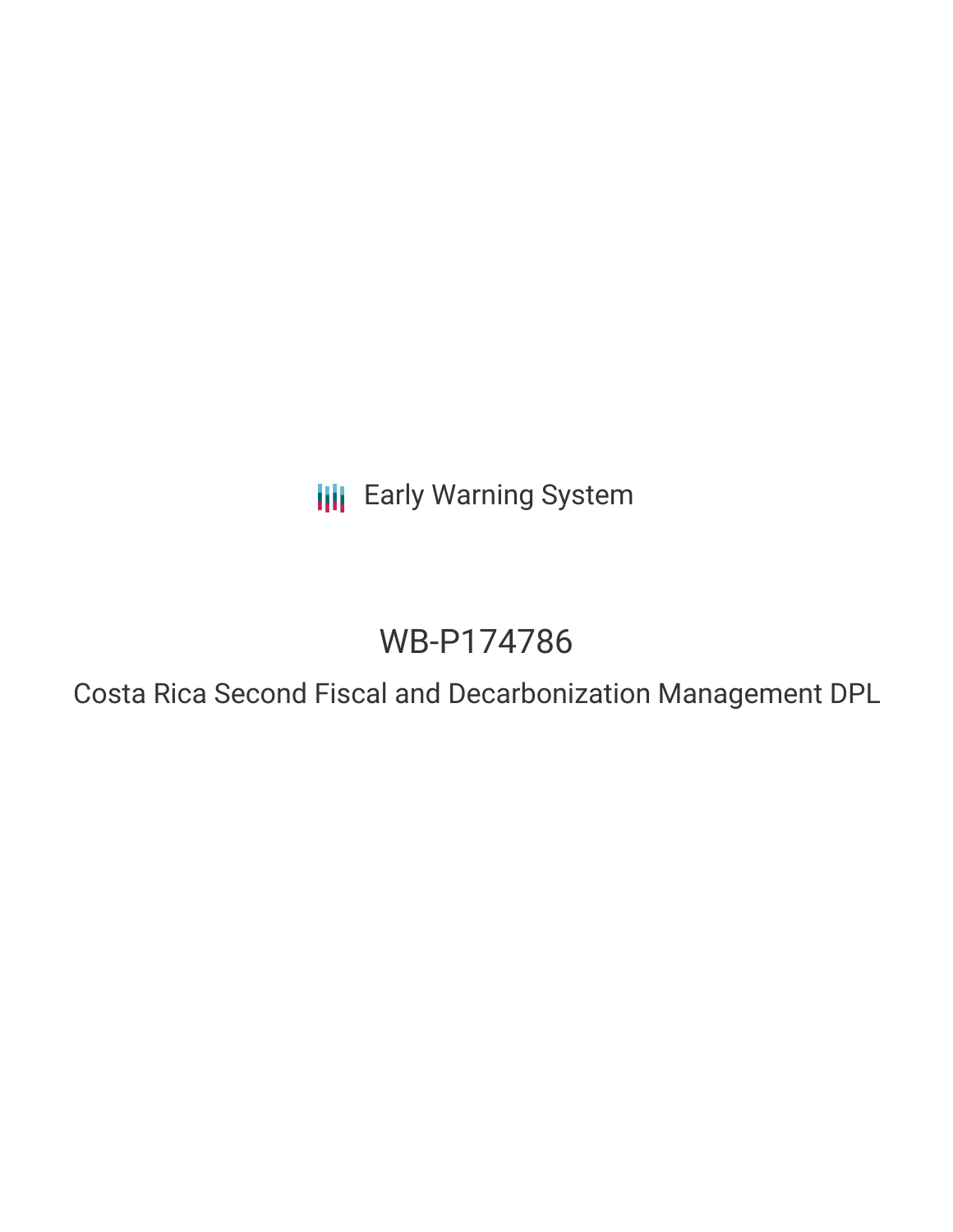

## **Quick Facts**

| <b>Countries</b>               | Costa Rica                                                      |
|--------------------------------|-----------------------------------------------------------------|
| <b>Financial Institutions</b>  | World Bank (WB)                                                 |
| <b>Status</b>                  | Approved                                                        |
| <b>Bank Risk Rating</b>        | U                                                               |
| <b>Borrower</b>                | Government of Costa Rica                                        |
| <b>Sectors</b>                 | Climate and Environment, Industry and Trade, Law and Government |
| <b>Investment Type(s)</b>      | Loan                                                            |
| <b>Investment Amount (USD)</b> | \$300.00 million                                                |
| <b>Loan Amount (USD)</b>       | \$300.00 million                                                |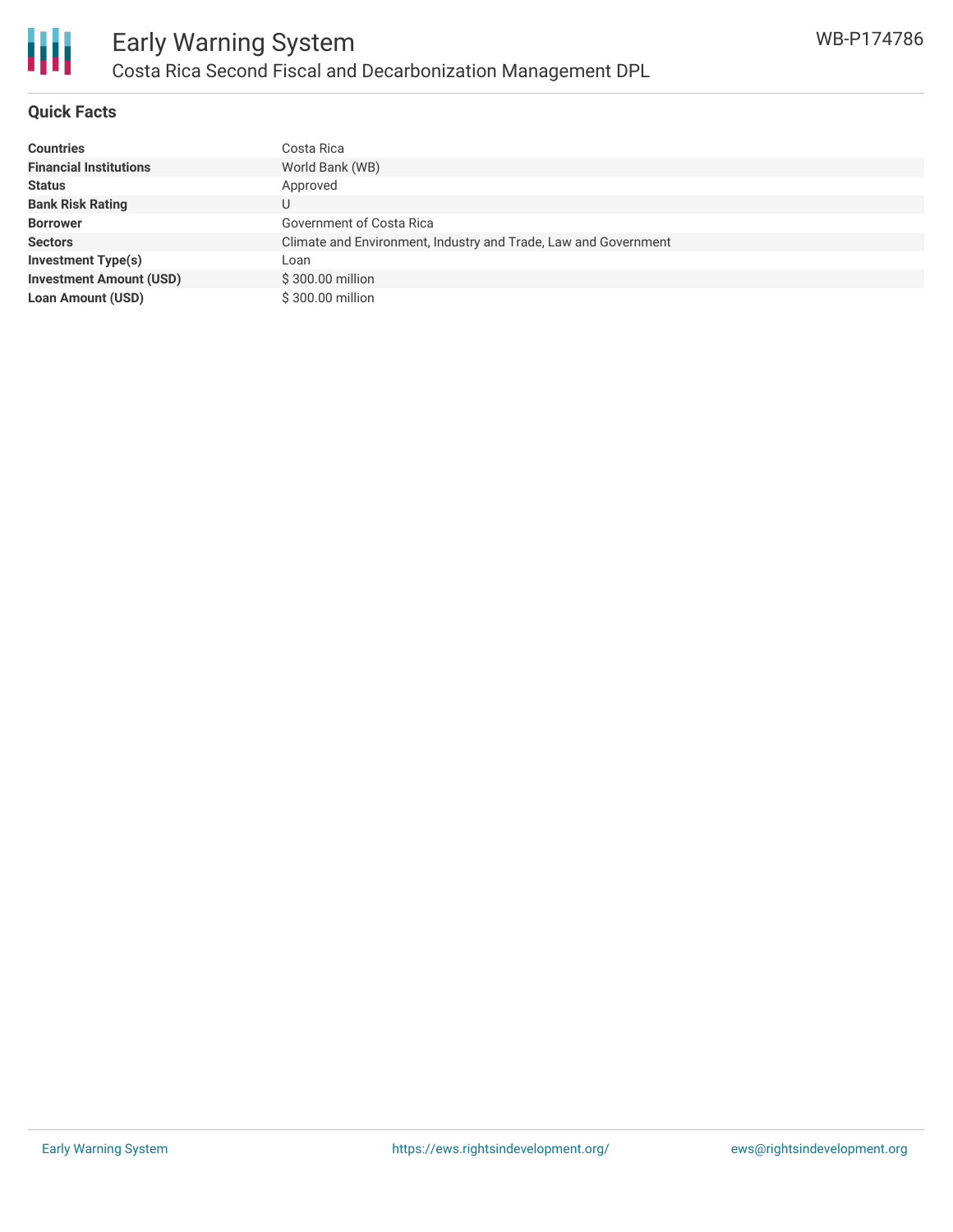

# **Project Description**

The Program Development Objective of this DPL is to support Costa Rica's program to: (i) protect people's income and jobs from the impact of COVID-19 and foster small and medium enterprise recovery; (ii) reinforce fiscal sustainability in the aftermath of COVID-19 ; and (iii) lay out the foundations for a strong post-COVID-19 recovery by promoting green growth and low-carbon development.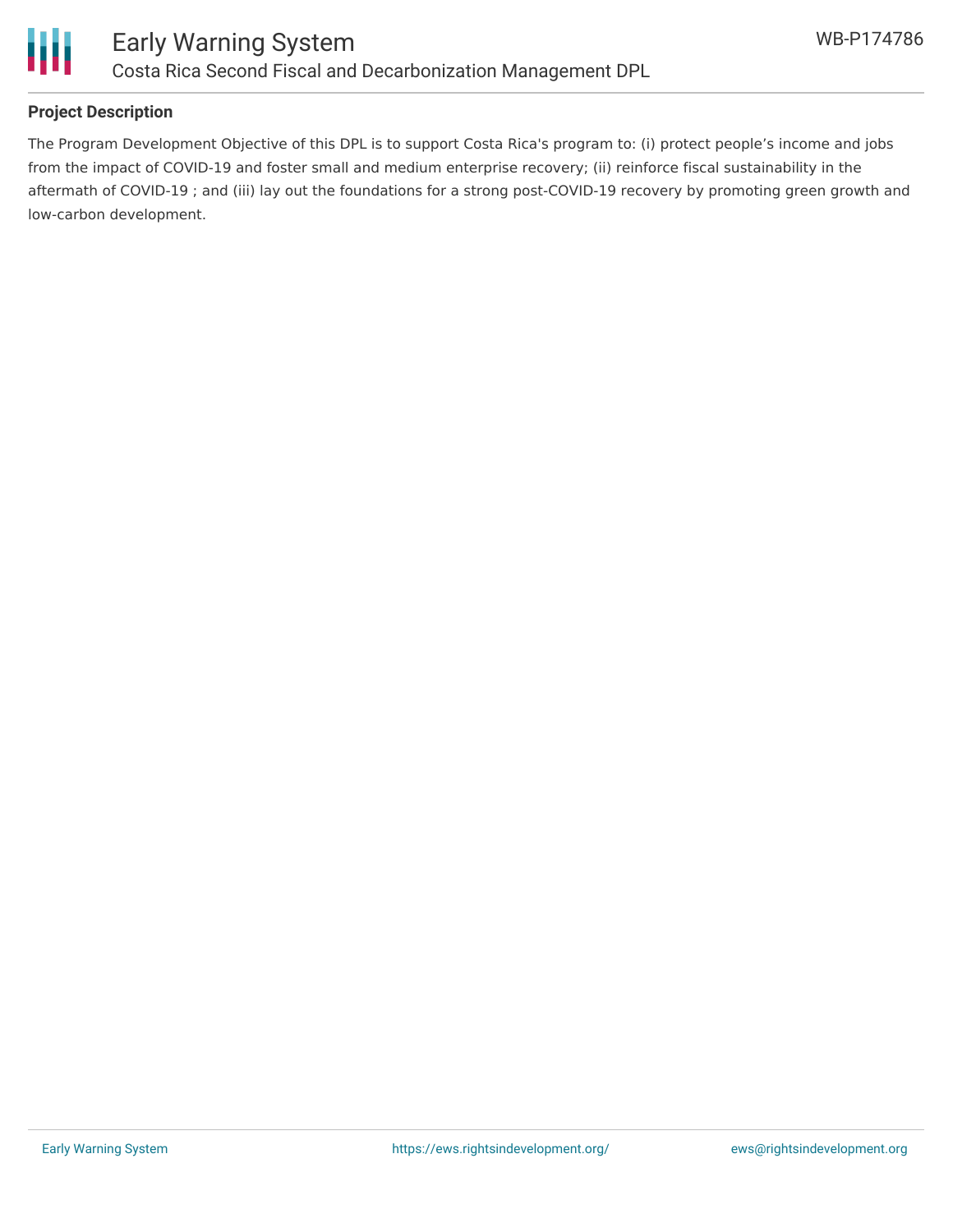

## **Investment Description**

World Bank (WB)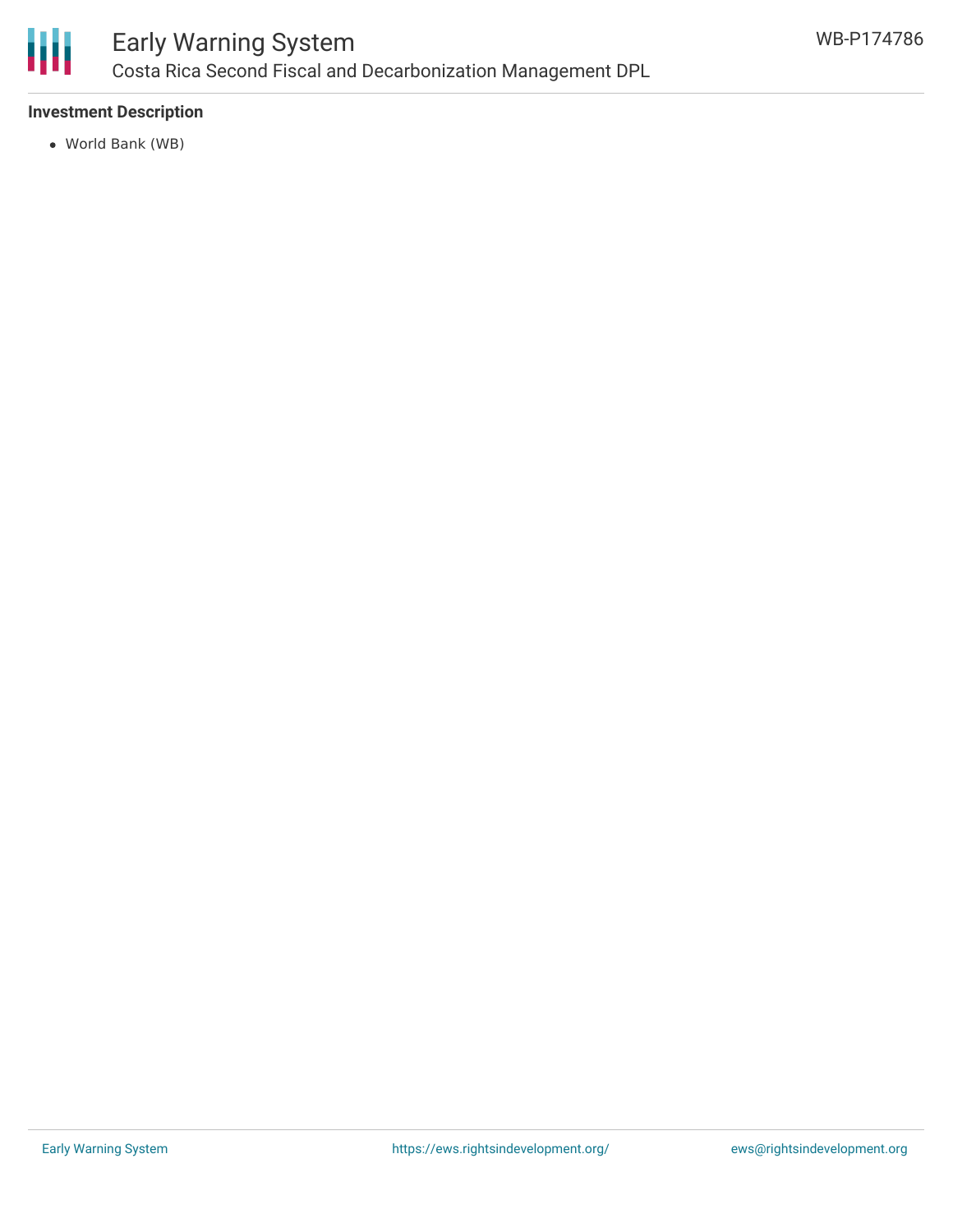# **Contact Information**

#### ACCESS TO INFORMATION

To submit an information request for project information, you will have to create an account to access the Access to Information request form. You can learn more about this process at: https://www.worldbank.org/en/access-toinformation/request-submission

#### ACCOUNTABILITY MECHANISM OF THE WORLD BANK

The World Bank Inspection Panel is the independent complaint mechanism and fact-finding body for people who believe they are likely to be, or have been, adversely affected by a World Bank-financed project. If you submit a complaint to the Inspection Panel, they may investigate to assess whether the World Bank is following its own policies and procedures for preventing harm to people or the environment. You can contact the Inspection Panel or submit a complaint by emailing ipanel@worldbank.org. Information on how to file a complaint and a complaint request form are available at: https://www.inspectionpanel.org/how-tofile-complaint